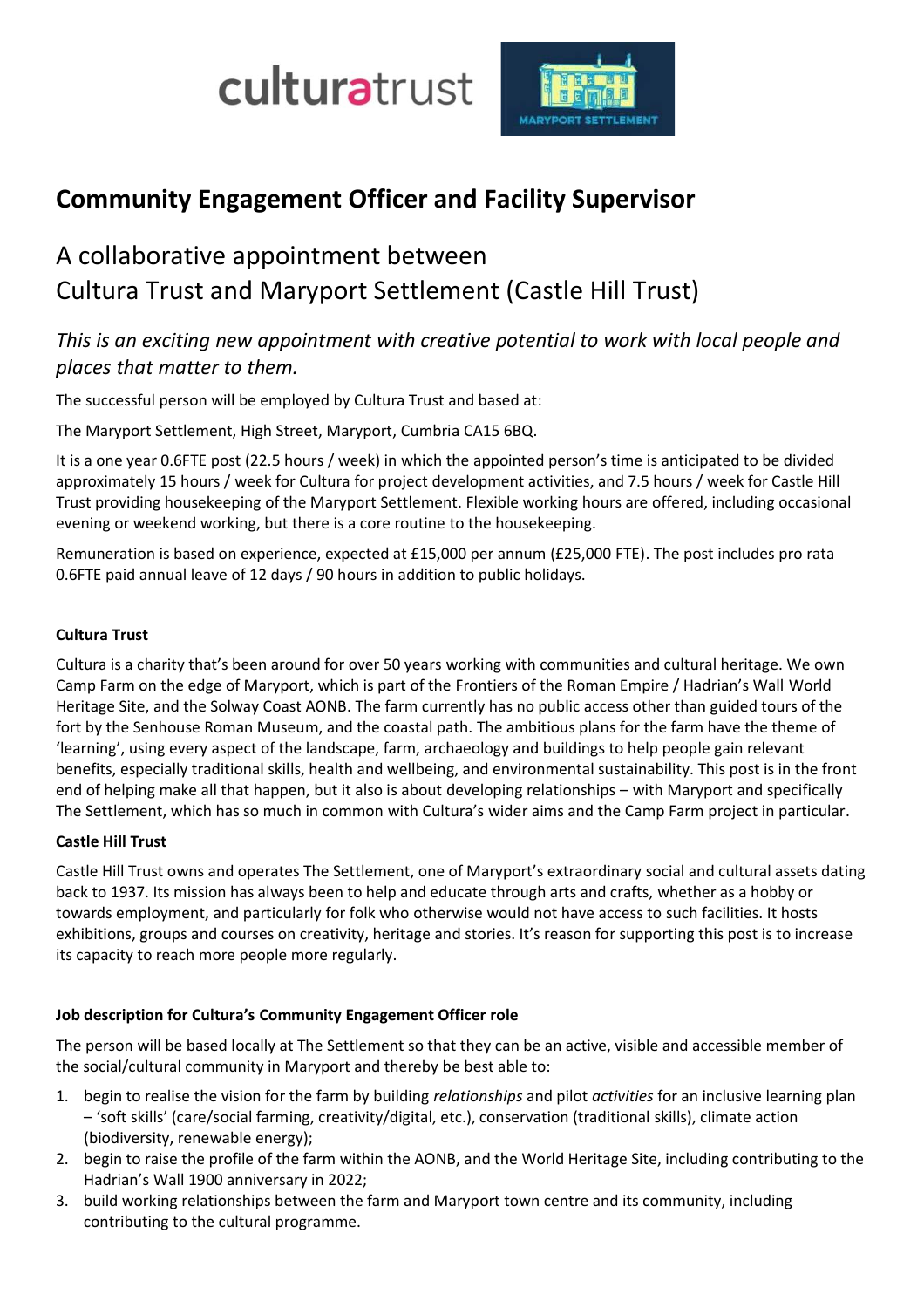The person will deliver and contribute to the following main outcomes:

- 1. Plan, promote, arrange, deliver and evaluate **pilot activities to develop the vision for Camp Farm**, its learning and other plans; these will include events for people to sample experiences, perhaps for the first time, learning about the land, archaeology, history, traditions, farming, biodiversity and climate action (measured by numbers of people, community groups, veterans and school children taking part);
- 2. Develop **working relationships**, locally in collaboration with the Maryport Future High Streets Fund and Heritage Action Zone (HAZ), including through the cultural programme, within which digital is expected to be an important medium, and with social and care farming and World Heritage Site partners (especially Senhouse Roman Museum), and wider networks (measured by local events and activities arranged and contributed to);
- 3. Work with the Castle Hill Trust and Cultura to explore **potential projects and activities for The Settlement** (measured by contributions to projects and their potential);

The above will include:

- Enable Cultura to contribute effectively to the 2022 Hadrian's Wall 1900 anniversary programme (one activity/event contributed to in the autumn of 2022 and the benefit recorded);
- Build up evidence of need in the catchment area of the Camp Farm project to support future development (a report to support bids and activities), including the potential to extend this post beyond a year;
- In developing the Camp Farm plan, help Cultura nurture other working relationships with prospective partnerships and networks, helping to secure 'in principle' indications of commitment (measured by activities and the number of resulting 'in principle' indications of commitment);
- Contribute to, and benefit from, participation in the wider range of Cultura's activities;
- Short progress reports and an end-of-year evaluation report, on how this role has helped prepare: transforming access to, and engagement with, the environment and public spaces; education & skills – increase participation in lifelong learning; arts, culture & heritage – promote opportunities for creativity; tackling disadvantage & exclusion – improve the community working together.

The project should aim to reach as many people as possible across all of these activities, direct and indirect.

A modest budget will be available towards activity costs not covered by other sources.

The postholder will be provided with an office, workstation (laptop computer, printer, wifi) and use of the landline.

#### **Job description for Castle Hill Trust's Facility Supervisor role**

To undertake routine housekeeping for The Settlement, the person is expected normally to be on-site when required on Mondays to Fridays, 9am-5pm, to open or lock up and:

#### Daily

- Contribute to, and benefit from, participation in the wider range of Cultura's activities;
- Answer queries from members of the public calling at The Settlement, such as potential Room Hirers;
- Ensure The Settlement's room hire service is professionally delivered;
- Respond to any issues raised by users of The Settlement including tenants. This could include issues relating to heating; door entry system; wifi, etc.;
- Check the operation of Genus the smart heating system on a daily basis and take whatever action is necessary;
- Monitor and service The Settlement's social media platforms;
- Other activities as may be required.

#### As Required

- Contribute to, and benefit from, participation in the wider range of activities for Cultura and The Settlement;
- Assist with financial monitoring and evaluation of activities.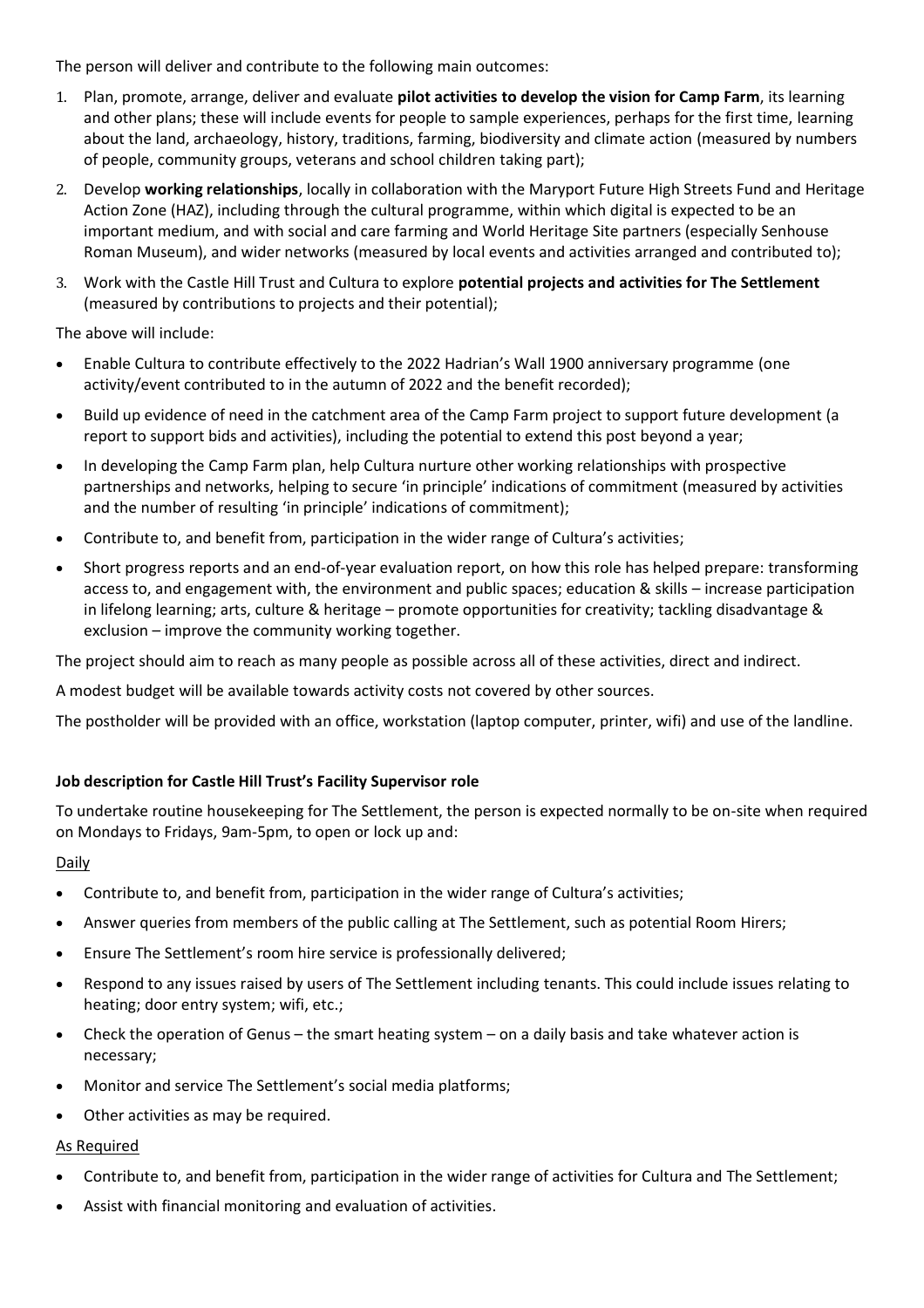#### **Person Specification**

The preferred candidate will have:

#### Essential

- evidence of having successfully **arranged or hosting activities** of the type required by this appointment;
- relevant experience leading or supporting learning activities with **audiences of differing abilities and interests**;
- exercised responsibility in hospitality or bookings **venue management**;

#### Desirable

- established working knowledge of and familiarity with Maryport and its community;
- an interest (professional or personal) in the heritage of the town, Roman and/or local history, and/or of natural history, landscape, biodiversity or wellbeing (therapeutic activities);
- a DBS check may be required.

#### **Application**

Applicants should supply:

- A profile/cv highlighting your experience relevant to the job roles;
- A statement of why you believe you are well-placed to fulfil the role, and an example of relevant experience;
- What local knowledge you have;
- Two references (which will only be contacted if offered the post subject to references).

### Applications to be submitted by **email by 12 noon on 24 June 2022** to:

Graham Bell, Director, Cultura Trust: graham.bell@culturatrust.org

### **Interviews will be held on Wednesday 29 June 2022 at The Settlement.**

If you would like to ask in confidence about this appointment, please email or send a text message to arrange to speak to:

Graham Bell, Director, Cultura Trust, about its role or the overall appointment – 07815 874423, or

Jim O'Rourke, Chair, Castle Hill Trust, about its role in respect of the Maryport Settlement – 07754 897009.

#### **Supporting information**

Please see the information included below.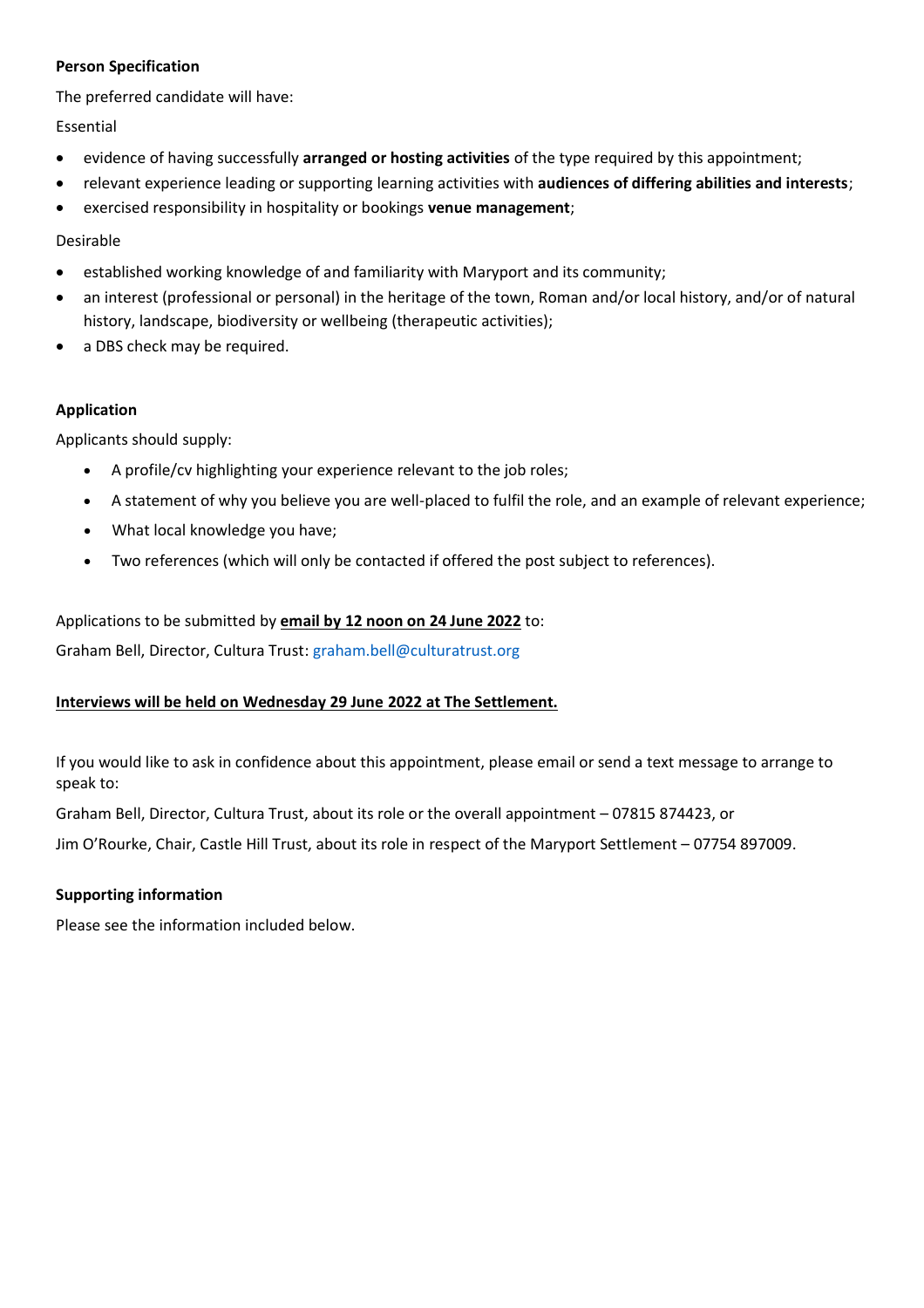#### The Settlement



# Camp Farm